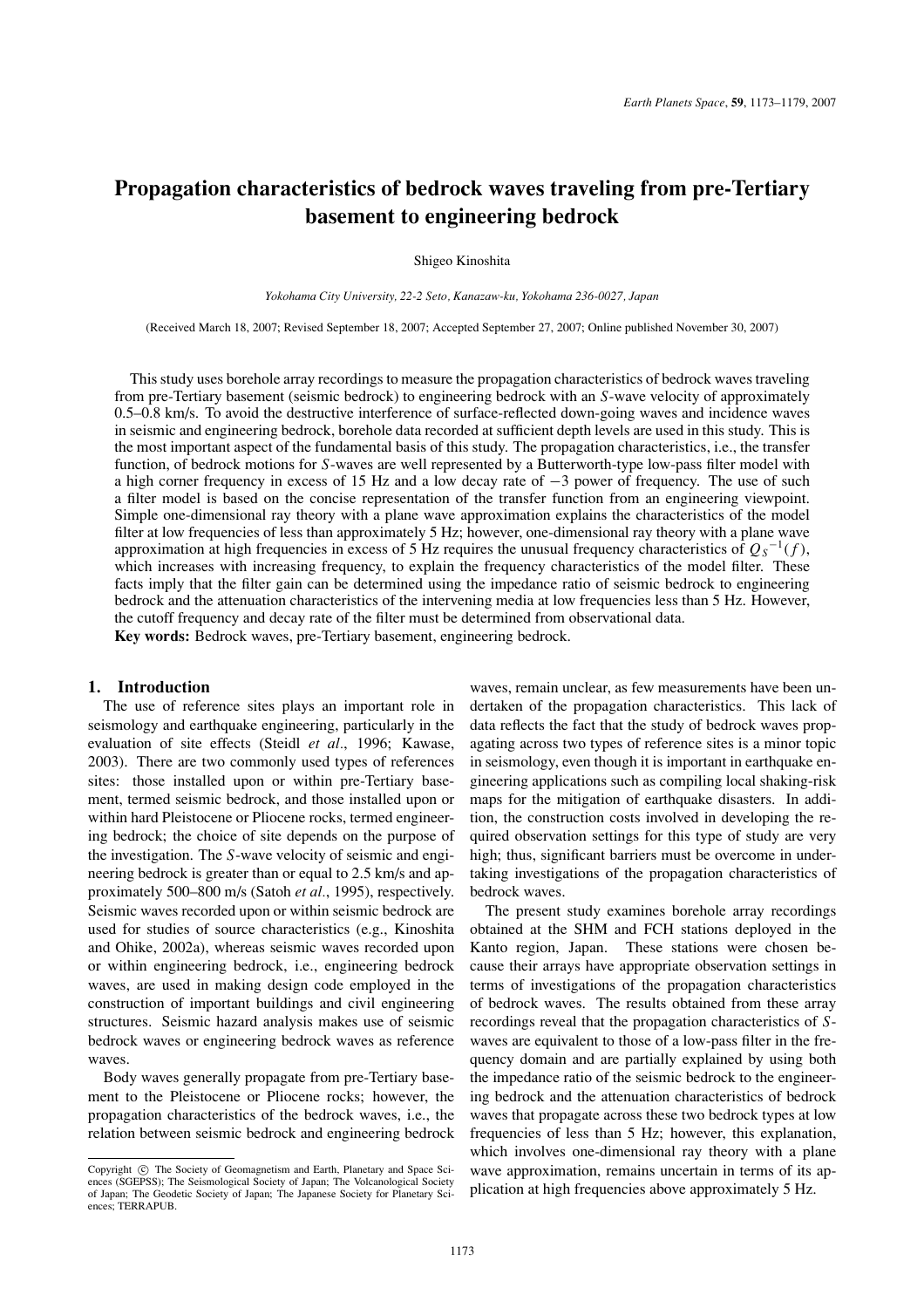

Fig. 1. (a) Map and accompanying cross-section showing the locations of events (open circles) used to estimate  $G(f)$  at the SHM station (plus symbol). (b) Map and accompanying cross-section showing the locations of events (open circles) used to estimate  $G(f)$  at the FCH station (plus symbol).

## **2. Data**

This study is based on borehole array recordings obtained at the SHM (35.7934◦N, 140.0238◦E) and FCH (35.6507◦N, 139.4736◦E) stations established by NIED (National Research Institute for Earth Science and Disaster Prevention), Japan. The station locations and hypocenters of events used in this study are shown in Fig. 1(a) for the SHM site and Fig. 1(b) for the FCH site; the total numbers of events are 54 and 20, respectively, and the ranges in magnitude are  $M_{\rm I} = 2.8 - 5.3$  and  $M_{\rm I} = 3.1 - 5.7$ , where  $M_{\rm I}$ represents the JMA magnitude as determined by the Japan Meteorological Agency. The observation periods employed in this study for the SHM and FCH sites are 1988–1999 and 1988–1990, respectively, and the analyzed data are restricted to direct *S*-waves.

At the SHM site, three-component sets of a negative feedback accelerometer were installed at depths of 1, 200 and 2,300 m. These depths correspond to Pleistocene rocks (200 m depth) and basement rocks of pre-Tertiary crystalline schist (2,300 m depth), as shown in Fig. 2 (a). Vertically propagating *S*-wave velocities estimated for the Pleistocene rocks and pre-Tertiary basement using a down-hole method are 0.45 and 2.54 km/s, respectively (Ohta *et al.*, 1978). On this basis, the seismic and engineering bedrock waves are recorded by seismometers installed at the depths of 2,300 and 200 m, respectively. At the FCH site, the threecomponent sets of a negative feedback accelerometer are installed at depths of 1, 146, 500, and 2,750 m. The deepest seismometer is located within the basement rocks of preTertiary sandstone, and the seismometer installed at 500 m depth is located within Plio-Pleistocene rocks, i.e., within seismic and engineering bedrock, respectively. The estimated *S*-wave velocities at the depths of 500 and 2,750 m are 0.78 and 2.53 km/s, respectively, as shown in Fig. 2(b) (Yamamizu *et al.*, 1981). Thus, the seismometers installed at the depths of 2,750 and 500 m record seismic and engineering bedrock motions, respectively.

The same type of negative feedback accelerometer was used at both sites, with a natural frequency of approximately 450 Hz and a damping factor of 0.6–0.7. The flat frequency range to ground acceleration is 0 to 30 Hz  $(-3$  dB point), the decay rate is  $-18$  dB/octave, and the sampling rate is 100 Hz; thus, the bedrock waves in the frequency range of 0 to 15 Hz are used without any correction in the frequency domain.

## **3. Method**

The propagation characteristics of bedrock waves whose input and output waves are incidence waves in the seismic and engineering bedrock, respectively, are examined via the transfer function:

$$
G(f) = |Y(f)/X(f)|,
$$
\n(1)

where  $X(f)$  and  $Y(f)$  are Fourier transforms of the input and output waves, respectively, and *f* is a frequency parameter expressed in Hz. The Fourier spectrum is calculated using the multi-taper method (Thomson, 1982), as the method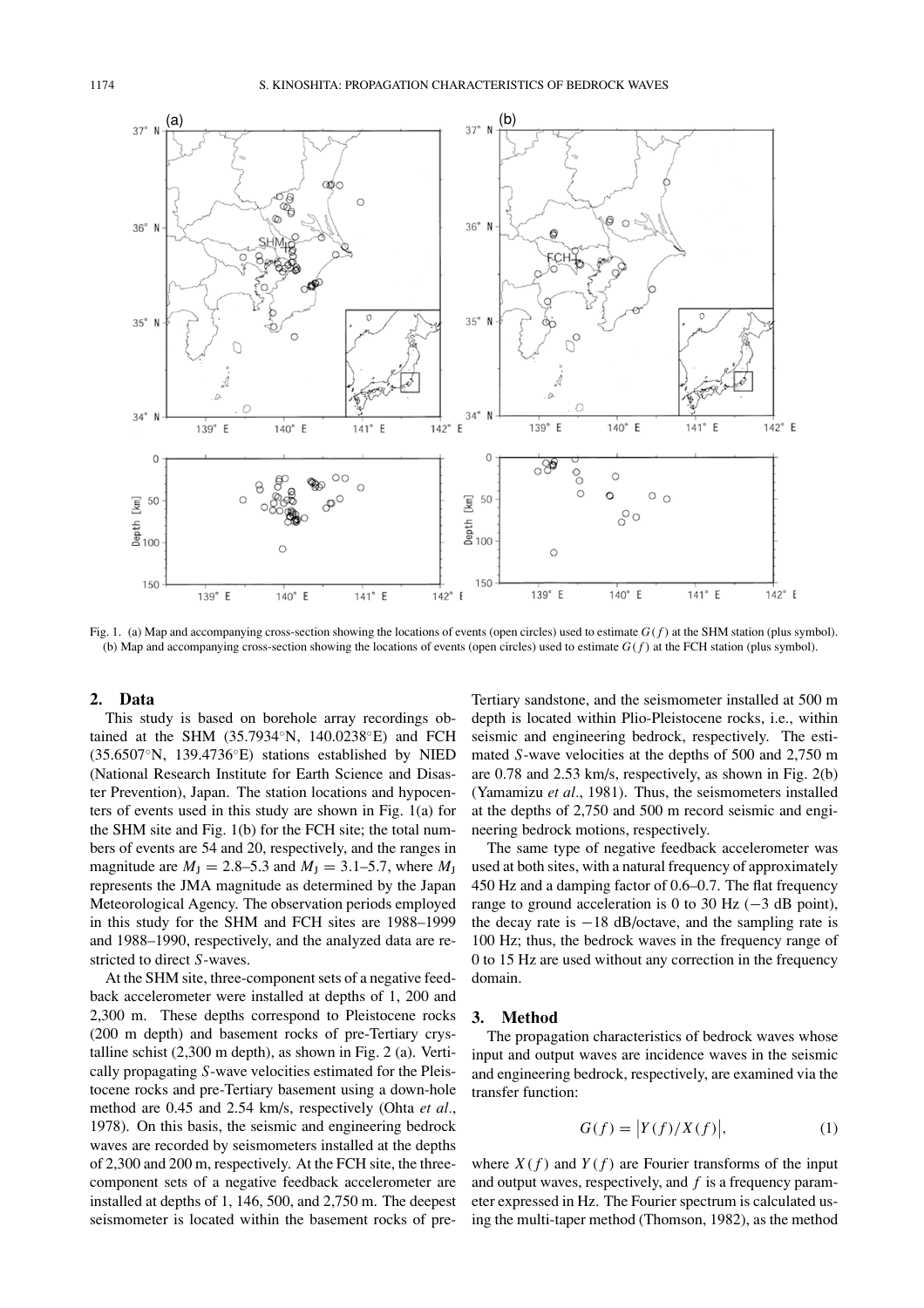(a) (b)<br>Depth Geology 5-wave-velocity(km/s)Depth Geology S wave velocity (km/s)  $(km)$  $\Omega$  $(km)$  $10.54$  $0.45$ **Pleistocene**  $0.7$ Pleistocene  $0.78$ lio-Pleistocen  $0.9$ Pliocene  $1.17$ Mio-Pliocene  $1.17$ Mio-Pliocene  $2.54$ Tertiary  $\frac{1}{1}$ -Tertiary  $2.53$ 

Fig. 2. (a) Velocity structure at the SHM station, as determined by Ohta *et al.* (1978). (b) Velocity structure at the FCH station, as determined by Yamamizu *et al.* (1981).

can be effectively applied to short-length data given a sufficient smoothing effect. The spectral smoothing is controlled by the time-band width  $N\Delta T \cdot W$ . In this study, the number of data points is  $N = 128$  and the sampling rate is  $\Delta T = 0.01$  s; thus,  $N \Delta T \cdot W = 4$  and  $N \Delta T \cdot W = 2.5$  mean that the smoothing bands are  $W = 3.125$  and 1.953125 Hz, respectively. Furthermore, as a tentative model of  $G(f)$ , the following Butterworth-type low-pass filter is applied to the mean values of  $G(f)$  estimated via relation (1) using a Gauss-Newton nonlinear least squares method:

$$
G(f) = G_o / [1 + (f/f_c)^n].
$$
 (2)

The model is characterized by a gain of  $G<sub>o</sub>$ , a corner frequency of *fc*, and a power of *n*. The physical meaning of *Go* is discussed below.

The estimation procedure for  $G(f)$  is illustrated using the following example. The array recordings depicted in Fig. 3 were obtained at the FCH site for an earthquake that occurred on 25 February 1990. These transverse components are displacement waves found by integrating the original acceleration seismograms in order to illustrate the propagation of direct *S*-waves within a sedimentary deposit. The direct *S*-wave at the depth of 2,750 m (upper figure) in the seismic bedrock propagates toward the ground surface (lower figure); subsequently, the surface-reflected *S*-wave travels downward. This type of geological structure, composed of the basement and an overlying sedimentary deposit, is termed a "sedimentary layer-basement system" (Kinoshita and Ohike, 2006). The direct *S*-wave approaches the surface within the system with increasing amplitude. Its surface-reflected *S*-wave, which has a similar waveform to that of the upward *S*-wave at each depth level except for the deepest level in this case, travels downward toward the engineering bedrock at 500 m depth. Hence, it is possible to identify the incidence *S*-phase on the seismo-



Fig. 3. Transverse-component array seismograms recorded at the FCH site for the event that occurred on 25 February 1990, including array seismograms that illustrate the direct *S*-phase traveling within the sedimentary layer-basement system. *G*( *f* ) is estimated using the direct *S*-phase represented by the dashed lines labeled "A" and "AA" on the seismogram at 2,750 m depth and that represented by the dashed lines labeled "B" and "BB" on the seismogram at 500 m depth.

grams recorded at depths of 2,750 and 500 m. First, the direct *S*-phase in the seismic bedrock is determined visually, as marked by two dashed lines labeled "A" and "AA" in Fig. 3. This phase is a reference phase; that is, an input wave for  $G(f)$ . Next, by moving this reference phase on the seismogram recorded at the depth of 500 m in the engineering bedrock, the cross-correlation functions between the reference wave and the bedrock waves at 500 m depth, that is, output waves, are calculated. The delay time *t*<sup>∗</sup> at which the calculated cross-correlation function has its max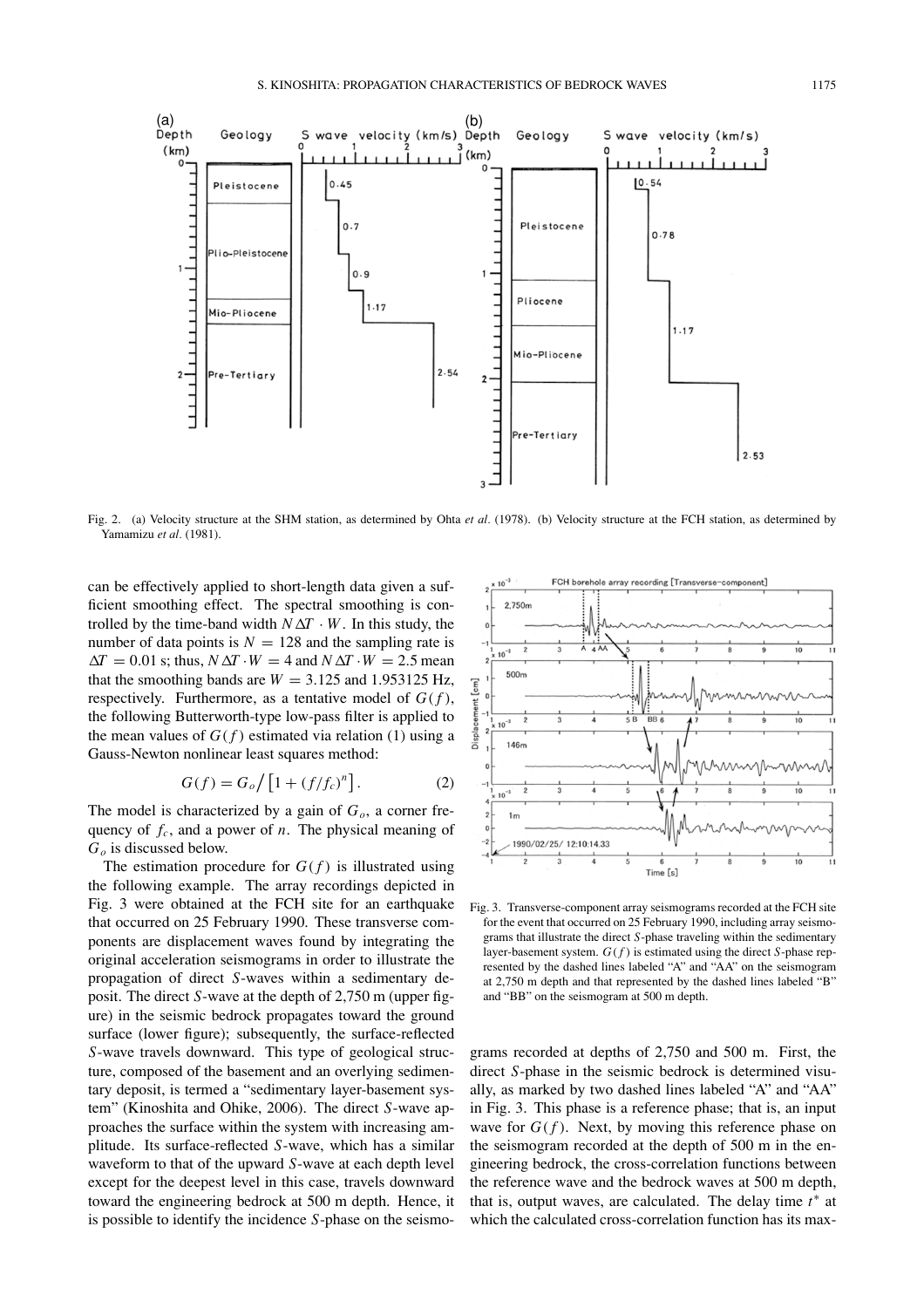imum is then determined, along with the output data window, as marked by two dashed lines labeled "B" and "BB" in Fig. 3. Applying the multi-taper method to these two data windows,  $X(f)$  and  $Y(f)$  are calculated, followed by  $G(f)$ .

To avoid the destructive interference of surface-reflected down-going waves and incidence waves at the depth of shallow boreholes (200 and 500 m depths at the SHM and FCH sites, respectively) drilled into engineering bedrock, the data length of the reference phase must be less than the two-way time,  $2t_o^*$ , of *S*-waves traveling between the surface and the depth level of shallow borehole; Fig. 3 confirms that this requirement is satisfied. However, for some events for which the data length of the reference phase is longer than  $2t_o^*$ , the window length of the reference phase to which Fourier analysis is applied is truncated with a length of  $2t_1^*$  (<  $2t_0^*$ ) from the onset point of the reference wave. The values of  $2t_1^*$  used in this study are 0.9 and 1.28 s at the SHM and FCH sites, respectively, as determined according to the theoretical two-way times,  $2t_o^* = 1.03$  and 1.64 s, which are calculated using the velocity structures at the SHM and FCH sites (Yamamizu *et al.*, 1981, 1983). The transfer function  $G(f)$  is estimated in the following section using two different data lengths: one being the length of the direct *S*-phase and the other being the fixed data length of 2*t*<sup>\*</sup><sub>1</sub>. This approach is taken to investigate the influence of data length on estimates of  $G(f)$ .

#### **4. Results**

First, the  $G(f)$  estimated using the data length of direct *S*-phase at the SHM site is shown in Fig. 4, as obtained by applying a multi-taper method with  $N\Delta T \cdot W = 4$ to the array recordings obtained from the events shown in Fig. 1(a). The mean values of  $G(f)$  are represented by solid circles in Fig. 4, and the one-standard-error range is indicated by dashed lines. The result of fitting relation (2) to the mean estimates is shown by the solid line in Fig. 4, yielding the following function:

$$
G(f) = \frac{(2.48 \pm 0.06)}{1 + [f/(17.7 \pm 1.1)]^{2.72 \pm 0.55}}.
$$

The accuracy of the fit of the tentative model given by relation (2) is so height that this model is used hereafter. These estimation data comprise combined transverse and radial components because the difference in  $G(f)$  estimated using transverse- and radial-component data separately is insignificant. Figure 5 shows the results obtained from the same dataset using  $N \Delta T \cdot W = 2.5$ ; the best-fit model (solid line in Fig. 5) is given by

$$
G(f) = \frac{(2.52 \pm 0.10)}{1 + [f/(17.4 \pm 1.5)]^{2.66 \pm 0.78}}.
$$

Given that the differences in the estimated results obtained using  $N\Delta T \cdot W = 2.5$  and  $N\Delta T \cdot W = 4$  are minor, the estimates of  $G(f)$  obtained using the multi-taper method  $N \Delta T \cdot W = 4$  are discussed hereafter.

Next, Fig. 6 shows the results estimated for the FCH site from the array recordings for the events shown in Fig. 1(b). The solid circles and dashed lines in the figure represent the



Fig. 4. Estimates of  $G(f)$  at the SHM site (solid circles) obtained using a multi-taper method with a time-bandwidth of 4. The solid line represents the best-fit model for  $G(f)$ .



Fig. 5. Estimates of  $G(f)$  at the SHM site (solid circles) obtained using a multi-taper method with a time-bandwidth of 2.5. The solid line represents the best-fit model for  $G(f)$ .

mean estimates of  $G(f)$  and the one-standard-error range, respectively. The best-fit model for relation (2) is shown by the solid line in Fig. 6, and is given by

$$
G(f) = \frac{(1.95 \pm 0.07)}{1 + [f/(15.1 \pm 0.8)]^{3.24 \pm 0.79}}.
$$

The fact that the above results of  $G(f)$  obtained at the SHM and FCH sites have the frequency characteristics of a lowpass filter with a high cutoff frequency in excess of 15 Hz. This means that in estimating the source characteristics at high frequencies using the spectral inversion method for a reference site located upon or within engineering bedrock, frequency compensation may be required for the reference wave, especially in estimating source-controlled  $f_{\text{max}}$  (Kinoshita, 1992).

Finally, the influence of data length on the estimates of  $G(f)$  is examined. The fixed data lengths of 0.9 and 1.28 s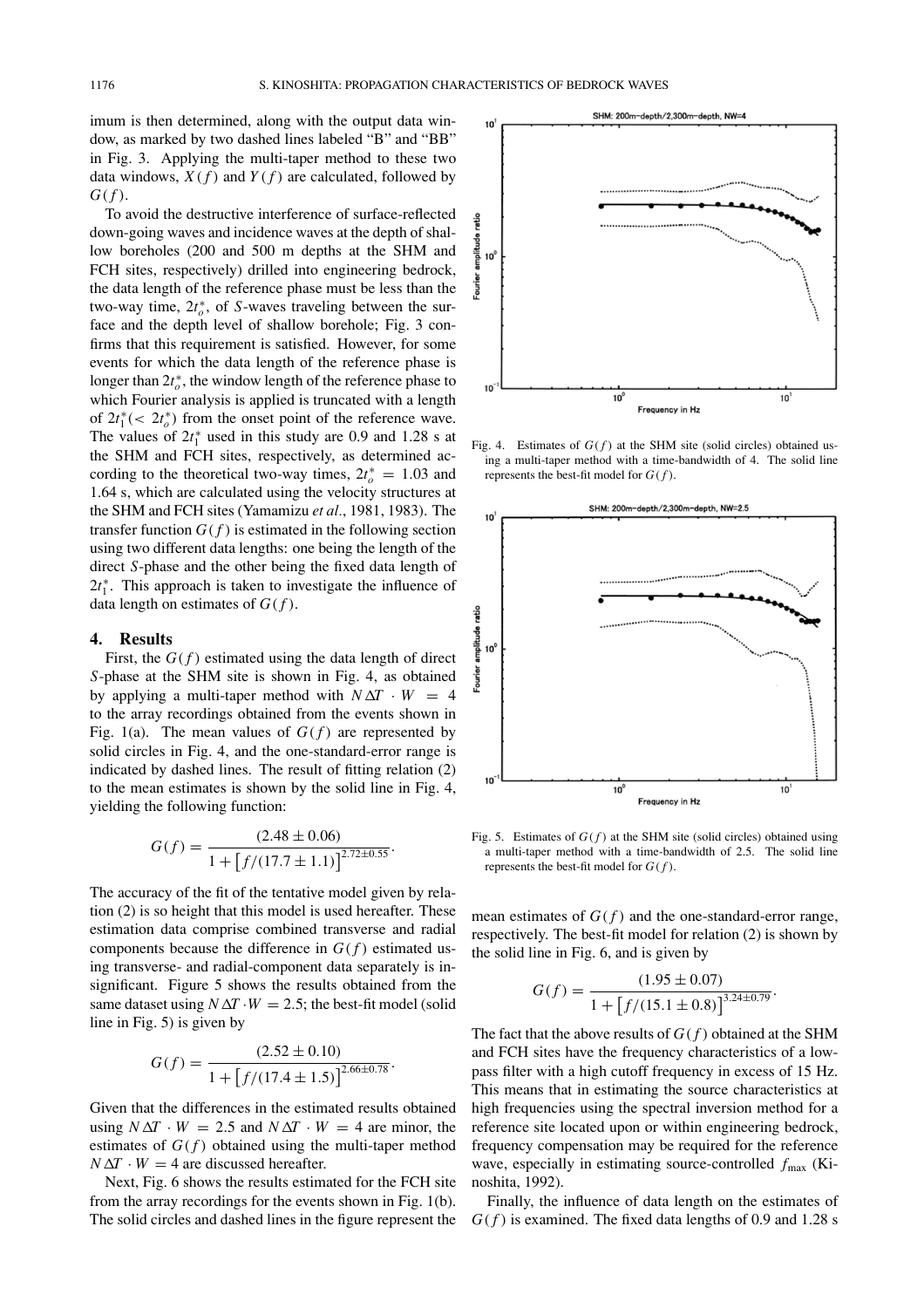

Fig. 6. Estimates of  $G(f)$  at the FCH site (solid circles) obtained using a multi-taper method with a time-bandwidth of 4. The solid line represents the best-fit model for  $G(f)$ .



Fig. 7. Estimates of  $G(f)$  at the SHM site (solid circles) obtained using a multi-taper method with a time-bandwidth of 4 and data length of 0.9 s. The solid line represents the best-fit model for *G*( *f* ).

discussed in the previous section are used for the recordings obtained at the SHM and FCH sites, respectively. For the SHM site, the estimated mean values of  $G(f)$  are shown by solid circles in Fig. 7; the best-fit model represented by the solid line is given by

$$
G(f) = \frac{(2.43 \pm 0.05)}{1 + [f/(17.0 \pm 0.8)]^{2.55 \pm 0.37}}.
$$

Similarly, estimates of  $G(f)$  for the FCH site are represented by solid circles in Fig. 8. The best-fit model represented by the solid line in Fig. 8 is given by

$$
G(f) = \frac{(1.88 \pm 0.03)}{1 + [f/(15.8 \pm 0.5)]^{3.20 \pm 0.45}}.
$$

The difference between these results and the estimates obtained from direct phase data is insignificant. This means



Fig. 8. Estimates of *G*( *f* ) at the FCH site (solid circles) obtained using a multi-taper method with a time-bandwidth of 4 and data length of 1.28 s. The solid line represents the best-fit model for  $G(f)$ .

that the influence of coda energy on the estimation of  $G(f)$ is minor and that the selection of array recordings used for the estimation of  $G(f)$  in this study are adequate.

#### **5. Discussion**

The estimated  $G(f)$ , as shown in Figs. 4–8, has the frequency characteristics of the low-pass filter given by relation (2). This discussion examines the extent to which simple one-dimensional ray theory with a plane wave approximation is applicable to the resultant  $G(f)$ . The discussion is narrowed down to the result shown in Fig. 4, as this result was derived from a large amount of data at the SHM site compared with the relatively small amount of data used for the FCH site. The transfer function  $G(f)$ , whose input and output are given by bedrock waves in seismic and engineering bedrock, respectively, can be written as follows according to one-dimensional ray theory with a plane wave approximation:

$$
G(f) = G_o \cdot \exp[-\omega t^*/2Q_S(f)],
$$
  
\n
$$
G_o = \sqrt{(\rho V_S)_{SB}/(\rho V_S)_{EB}},
$$
\n(3)

where  $(\rho V_S)_{SB}$  and  $(\rho V_S)_{EB}$  are the *S*-wave impedance of seismic and engineering bedrock, respectively.  $Q_S(f)$  and *t*<sup>∗</sup> represent the frequency-dependent value of *Q* in the media between the two depth levels at which seismometers are installed in the seismic and engineering bedrock and the one-way time of *S*-waves traveling through the media, respectively. The *S*-wave impedance was measured at the time of the construction of the deepest borehole (Ohta *et al.*, 1978; Yamamizu *et al.*, 1981), and the calculated  $G<sub>o</sub>$  is 2.76 at the SHM site and 2.01 at the FCH site. The oneway time *t*<sup>∗</sup> is estimated in this study for the time when the data windows used in estimating  $G(f)$  were determined. *t*<sup>∗</sup> = 1.87 ± 0.04 s and *t*<sup>∗</sup> = 1.51 ± 0.06 s are the mean value and one-standard-error range estimated at the SHM and FCH sites, respectively.

Because relation (3) indicates that the frequency characteristics of  $G(f)$  are controlled by  $1/Q<sub>S</sub>(f)$ , the exam-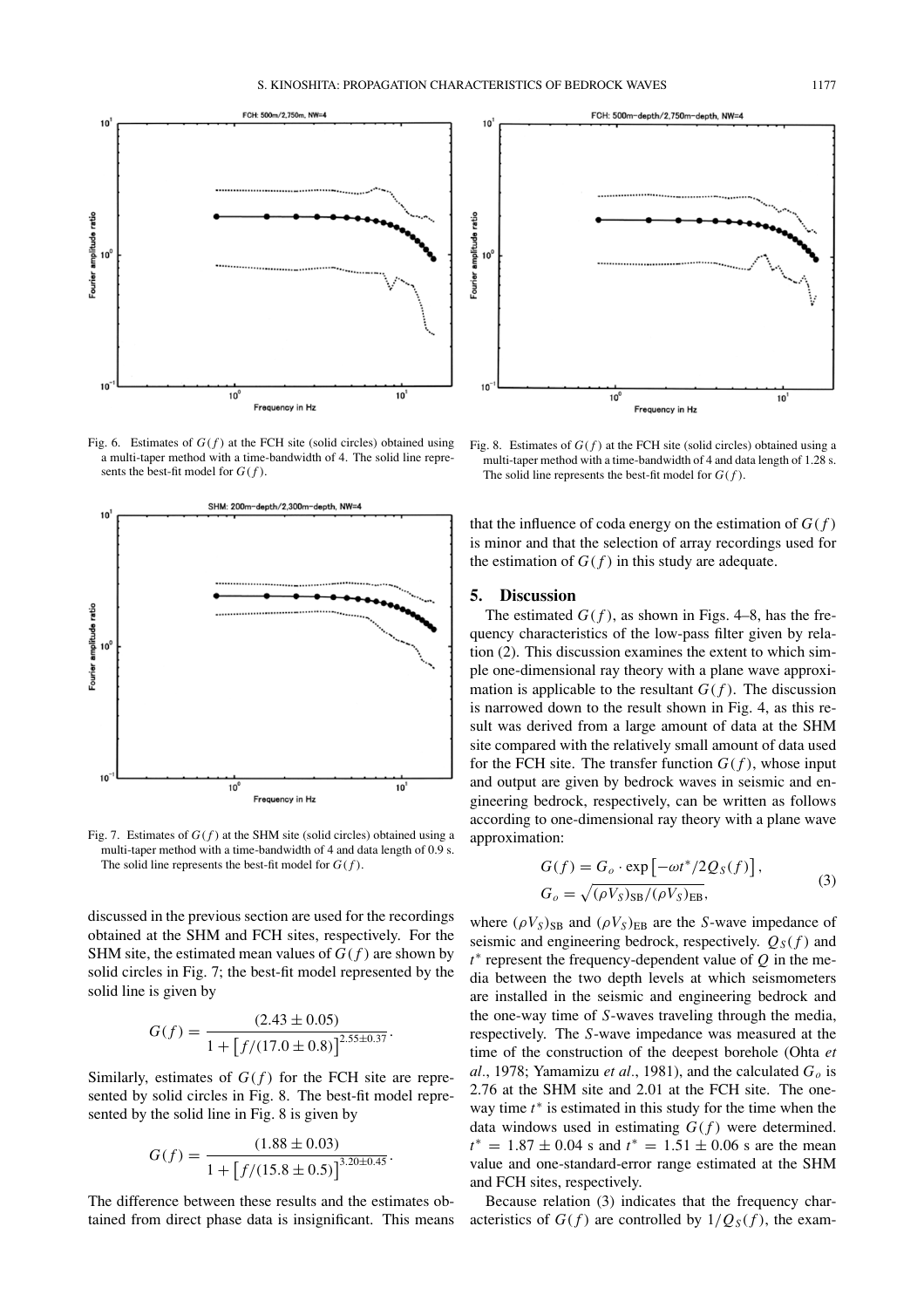

Fig. 9. Estimate of  $Q_S^{-1}(f)$  (solid circles) and the one-standard-error range (dashed lines) at the SHM site. Open circles represent the estimates of  $Q_S^{-1}(f)$  at the SHM site for *S*-waves in a sedimentary layer-basement system, as determined by Kinoshita (2007).

ination of relation (3) focuses on whether the estimated  $1/Q<sub>S</sub>(f)$  is empirically reasonable.  $1/Q<sub>S</sub>(f)$  is estimated using the following relation:

$$
\hat{Q}_S^{-1}(f) = \frac{1}{\pi f t^*} \cdot \ln \left[ G_o / \hat{G}(f) \right],\tag{4}
$$

where  $\hat{G}(f)$  is an estimate of  $G(f)$  (the mean values shown by solid circles in Fig. 4). The solid circles in Fig. 9 represent the mean estimates of  $1/\hat{Q}_S(f)$  obtained at the SHM site.

Thus, the frequency characteristics  $\ddot{G}(f)$  of the Butterworth-type filter obtained in this study are calculated using relation (3) and  $\hat{Q}_S^{-1}(f)$  shown by solid circles in Fig. 9. The estimates of  $\hat{Q}^{-1}_{S}(f)$  represent the frequency structure within which  $\hat{Q}_{S}^{-1}(f)$  decreases with increasing frequency for frequencies up to approximately 5 Hz, and then increases with increasing frequency for frequencies above 5 Hz. Hence, the discussion on the relation between  $\hat{G}(f)$  and  $\hat{Q}_{S}^{-1}(f)$  is divided into two frequency ranges, with a boundary frequency of approximately 5 Hz. The low-frequency range in which  $G(f)$  has a flat gain corresponds to the frequencies at which  $\hat{Q}_{S}^{-1}(f)$  decreases with increasing frequency. Such a frequency structure of  $\hat{Q}_{S}^{-1}(f)$  for a sedimentary layer-basement system has been commonly reported in previous studies (e.g., Kinoshita and Ohike, 2002b). In this frequency range, the flat level  $\hat{G}_o = 0.88 G_o$  is obtained using  $\hat{Q}_S^{-1}(f) = 1$  Hz)  $\equiv$  $Q_o^{-1} = 0.0217$ , assuming  $\hat{Q}_S^{-1}(f) = Q_o^{-1}f^{-1}$  shown by the solid line in Fig. 9. Similarly,  $\hat{G}_{\rho} = 0.94 G_{\rho}$  is obtained using  $Q_o^{-1} = 0.0130$  at the FCH site. The value of *Qo* <sup>−</sup><sup>1</sup> is dependent on the *S*-wave velocity of engineering bedrock, though this is derived from only two datasets; *Qo* <sup>−</sup><sup>1</sup> decreases with increasing *S*-wave velocity of engineering bedrock. Therefore, it is reasonable to draw the conclusion that one-dimensional ray theory with a plane wave approximation represented by relation  $(3)$  is applicable to the low-pass characteristics of  $\tilde{G}(f)$  for frequencies

less than 5 Hz when using a frequency-dependent  $\hat{Q}_S^{-1}(f)$  $(= Q_o^{-1} f^{-1}).$ 

In contrast, for the high frequency range above 5 Hz, one-dimensional ray theory with a plane wave approximation must use  $Q_S^{-1}(f)$ , which increases with increasing frequency (solid circles in Fig. 9), in order to explain the high-frequency decay part of  $\hat{G}(f)$ . However, it is difficult to find observational proof that  $Q_S^{-1}(f)$  increases with increasing frequency at high frequencies above 5 Hz. The measurement of  $Q_S^{-1}(f)$  for thick sediments or in seismogenic zones shows that  $Q_S^{-1}(f)$  decreases with increasing frequency or is frequency-independent, as described by Abercrombie (1998). For example, the open circles in Fig. 9 are estimated  $\hat{Q}_{S}^{-1}(f)$  for media between the surface and the 2300 m depth level; i.e., a sedimentary layerbasement system at the SHM site (Kinoshita, 2007). The  $\hat{Q}_S^{-1}(f)$  shown by open circles is affected by a soft surface layer with a thickness of 200 m compared with the  $\hat{Q}^{-1}_{S}(f)$ shown by solid circles, which are obtained for media between 200 and 2300 m depths. Hence, it is reasonable that the frequency-dependent mean values of  $\hat{Q}_{S}^{-1}(f)$  shown by solid circles are slightly small compared with the mean values of  $\hat{Q}_{S}^{-1}(f)$  shown by open circles, as obtained for the sedimentary layer-basement system. However,  $\hat{Q}_{S}^{-1}(f)$ shown by open circles decreases with increasing frequency up to 10 Hz, and thus is concordant with many observational facts (e.g., Abercrombie, 1998).  $\hat{Q}_{S}^{-1}(f)$  shown by solid circles increases with increasing frequency, and is clearly different from the frequency structure of  $\hat{Q}^{-1}_{S}(f)$ , shown by open circles, for frequencies higher than 5 Hz. Taking into account the unusual structure of  $Q_S^{-1}(f)$ , as shown by solid circles in Fig. 9, it is therefore natural to directly determine the filter parameters  $f_c$  and  $n$  in relation (2) used for the evaluation of  $G(f)$  from observational data instead of using relation (3).

Finally, the flat level of *G*( *f* ) defined by relation (3) for frequencies less than 5 Hz is controlled by the one-way time *t*<sup>∗</sup>, which is influenced by the incidence angle of the reference wave in seismic bedrock. The flat level range of  $2.43 \pm 0.01$  is obtained from estimated  $t^* = 1.87 \pm 0.04$ s using relation (3) and  $Q_o^{-1} = 0.0217$ . The minimum and maximum values of *t*<sup>∗</sup> estimated for the dataset used in this study are 1.81 and 1.94 s, respectively, and the corresponding flat levels are 2.44 and 2.42, respectively. Similarly, at the FCH site the flat level range of  $G(f)$  is 1.89  $\pm$  0.01 according to the estimates of  $t^* = 1.51 \pm 0.06$  s and  $Q_o^{-1} = 0.0130$ . Flat levels of 1.90 and 1.88 are calculated for the minimum and maximum values of estimated *t*∗; i.e., 1.40 and 1.62 s, respectively. These facts demonstrate that the contribution of one-way time *t*∗, as estimated from the datasets used in this study, to the flat level of  $G(f)$  defined by relation (3) is negligible.

### **6. Conclusions**

Direct measurements derived from borehole array recordings reveal the frequency characteristics of bedrock waves (direct *S*-waves) that propagate from seismic bedrock to engineering bedrock. When the data are free from destructive interference between surface-reflected down-going waves and upward incidence waves, the ob